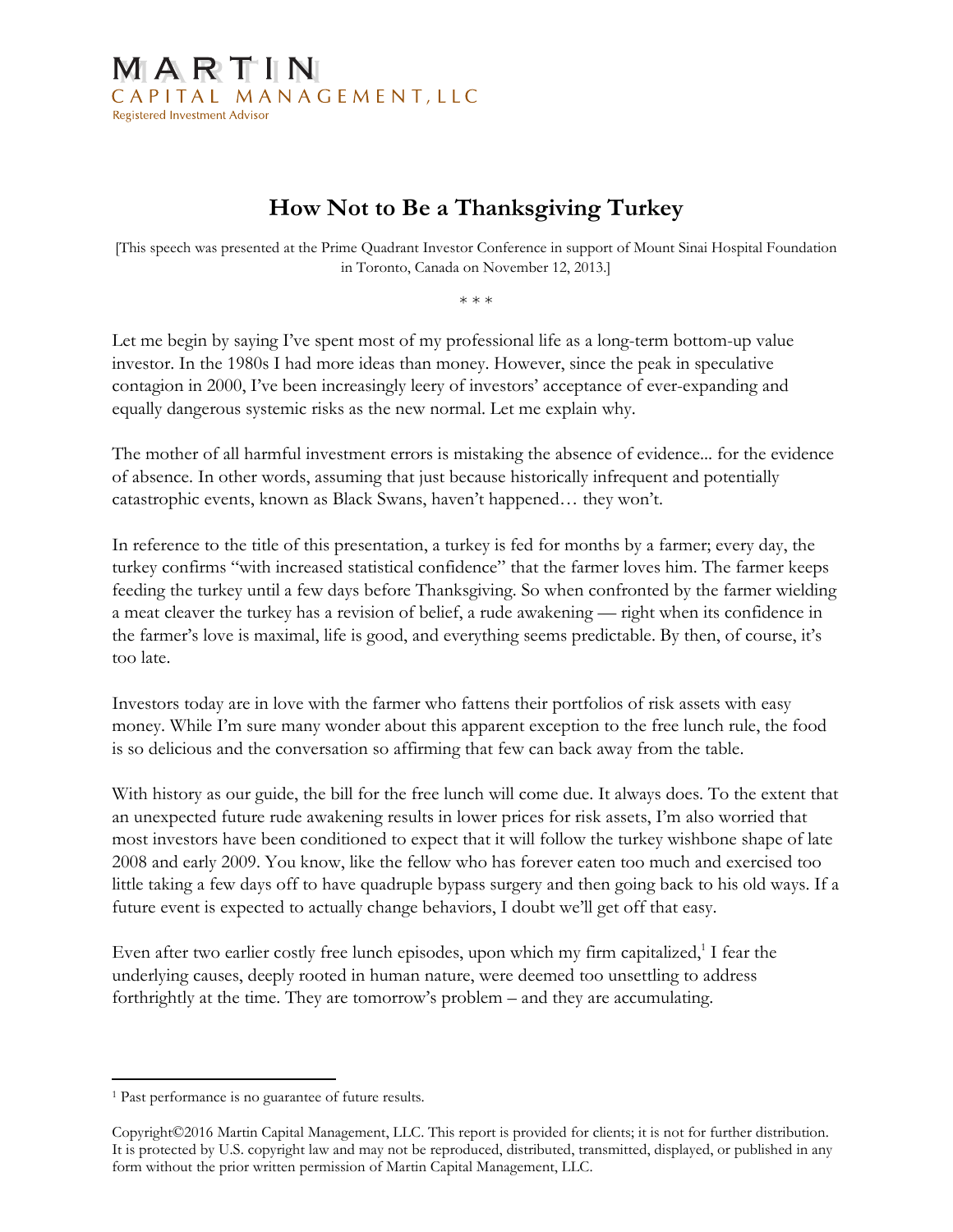With a little help from an obscure Frenchman, years ago I concluded that investment success is more likely to come to those who have some clue about the counterintuitive way that the thought processes and subsequent behaviors of crowds differ from individuals in isolation. Individuals who submit to the will of a crowd are effectively hypnotized, and behaviors become emotional, impulsive, and difficult to terminate.

Gustave LeBon, a student of the French revolution whose work I discovered in a rare bookstore years ago, wrote The Crowd: A Study of the Popular Mind in 1895.<sup>2</sup> His logic was so shockingly simple to understand and to apply that some of the most heinous mass crimes of the 20th century were perpetrated by men who used Le Bon's logic to manipulate crowds. For those whose interest in understanding crowds is more inclined toward self-preservation and benevolence, Le Bon leads us to believe that independent individuals of adequately high intelligence may in fact be functionally smarter than a crowd of geniuses.

Crowds elevate their heroes and role models to disproportionate heights. And the powers of persuasion for those iconic figures are most acute when their suggestions appear simple, irrespective of their connection to reality.

The crowd, as Le Bon would have predicted, gravitated to Alan Greenspan's beguilingly simple suggestion during the "Great Moderation," a policy that became known as the "Greenspan put." As has become apparent in 2013, it has been nearly impossible to terminate. Investors' confidence in the Fed's love is maximal, life is good, and everything seems predictable, just like the mood of Thanksgiving turkeys as the day of truth draws ever nearer.

Those who move prices are part of an amorphous, synthetic and increasingly global crowd like never before in history – due in large part to the explosion of electronic media with connectivity so instantaneous that there's no time to think. Thus, the crowd knows the price of everything… and the value of nothing.<sup>3</sup>

The market crowd's message is particularly insidious today because it lacks the tympanic rumble of a typical bubble. It is a herd of the needy, not the greedy. The effect is the same, but without the telltale clamor.

Investing is not rocket science. Temperament and understanding predictably irrational human nature is likely more important than raw intelligence. It's a great relief to know I don't have to be a Stephen Hawking to rise above the tyranny of the crowd. The lone wolf can accomplish the unexpected if he keeps his wits while those around him are losing theirs.

 $\overline{a}$ <sup>2</sup> The Crowd: A Study of the Popular Mind, Gustave Le Bon (Originally published in 1895 – Schastlivye Books, 2013)

<sup>&</sup>lt;sup>3</sup> From Lady Windermere's Fan (Act III) by Oscar Wilde (1892). The actual quote reads: "What is a cynic? A man who knows the price of everything and the value of nothing. And a sentimentalist, my dear Darlington, is a man who sees an absurd value in everything, and doesn't know the market place of any single thing."

Copyright©2016 Martin Capital Management, LLC. This report is provided for clients; it is not for further distribution. It is protected by U.S. copyright law and may not be reproduced, distributed, transmitted, displayed, or published in any form without the prior written permission of Martin Capital Management, LLC.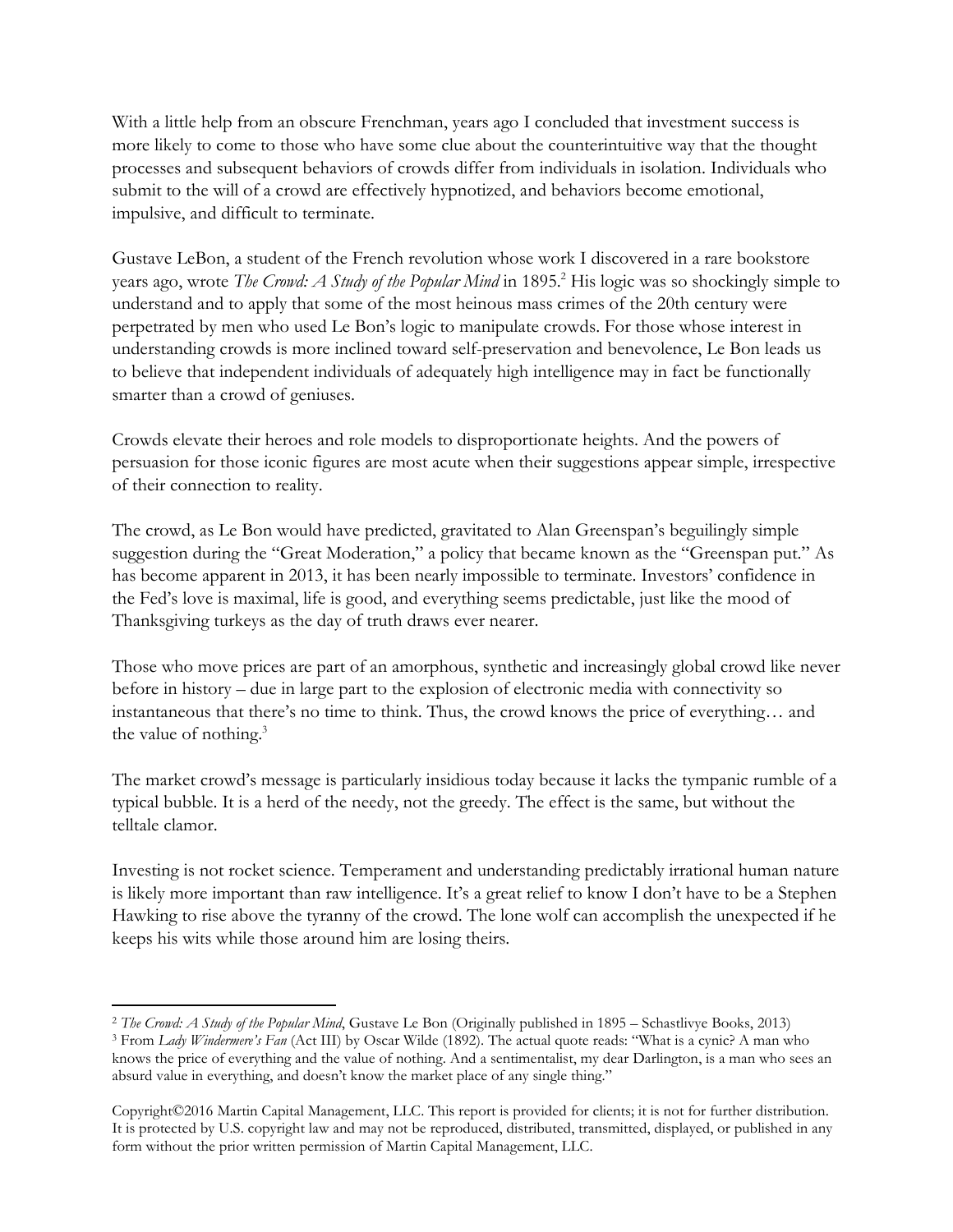There is one conspicuous flaw of the crowd's susceptibility to suggestion that fiercely independent investors can exploit. Greenspan reveals the irony if not the "fatal conceit"<sup>4</sup> of economic forecasters in his just released book, The Map and the Territory: Risk, Human Nature, and the Future of Forecasting.<sup>5</sup> He says, "Even repeated forecasting failure will not deter the unachievable pursuit of prescience, because our nature demands it." Undeterred by the facts and acquiescing to the presumed supremacy of human nature, people continue to listen to forecasters. It may be human nature, but it's not mine.

Value investors are not market forecasters: They don't predict prices, they react to prices set by others. Accordingly, Seth Klarman cautions that the success of an investment firm is not solely a function of the quality of its work. "It is also necessarily dependent on the actions of others. The collective behavior of the entire community of investors determines market prices, and price fluctuations, in turn, drive investment opportunity. When buyers are numerous and sellers are scarce, opportunity is bound to be limited. But when sellers are plentiful and highly motivated and potential buyers are reticent, great opportunities tend to surface."<sup>6</sup>

All of this brings us to Nassim Taleb's notion of being "antifragile"<sup>7</sup> as a way to avoid becoming the Thanksgiving Turkey and even profit without relying on forecasts. Fragile systems break when exposed to random shocks. On the other hand, antifragile systems are not merely robust, they usually get stronger when exposed to unpredictable stresses or mistakes. One need not forecast to protect oneself from random risks. One need only apply a simple test of asymmetry to decisions: Anything that has more upside than downside from random events or certain shocks is antifragile; the opposite is fragile.

Think of the body's immune system. It gradually becomes antifragile only if exposed to outside bacteria. The price of temporary physical discomfort is the buildup of antibodies in our immune system.

The capital markets have evolved over the millennia as natural complex systems. Generations of investors have historically been exposed to periodic random stresses that have kept them relatively antifragile. The occasional setbacks and shocks have made them stronger and more resilient in much the same way as the human body's immune system. Not only did the capital markets survive the panic of 1907 and the crash of 1929, but perhaps because of, rather than in spite of the devastation, investors developed antibodies to ward off speculative contagion. That is, an acute aversion to risk.

<sup>4</sup> The misguided belief that humans can control highly complex systems like economies, from The Fatal Conceit: The Errors of Socialism, F.A. Hayek (University of Chicago Press, 1988)

<sup>&</sup>lt;sup>5</sup> The Map and the Territory: Risk, Human Nature, and the Future of Forecasting, Alan Greenspan (Penguin Group, 2013)

<sup>6</sup> The quote is from a transcription of Seth Klarman's 2012 annual letter to Baupost clients. While the content of the letter has been widely reported in the media, the official version is not publicly circulated.

<sup>&</sup>lt;sup>7</sup> Antifragile: Things That Gain from Disorder, Nassim Nicholas Taleb (Random House, 2012)

Copyright©2016 Martin Capital Management, LLC. This report is provided for clients; it is not for further distribution. It is protected by U.S. copyright law and may not be reproduced, distributed, transmitted, displayed, or published in any form without the prior written permission of Martin Capital Management, LLC.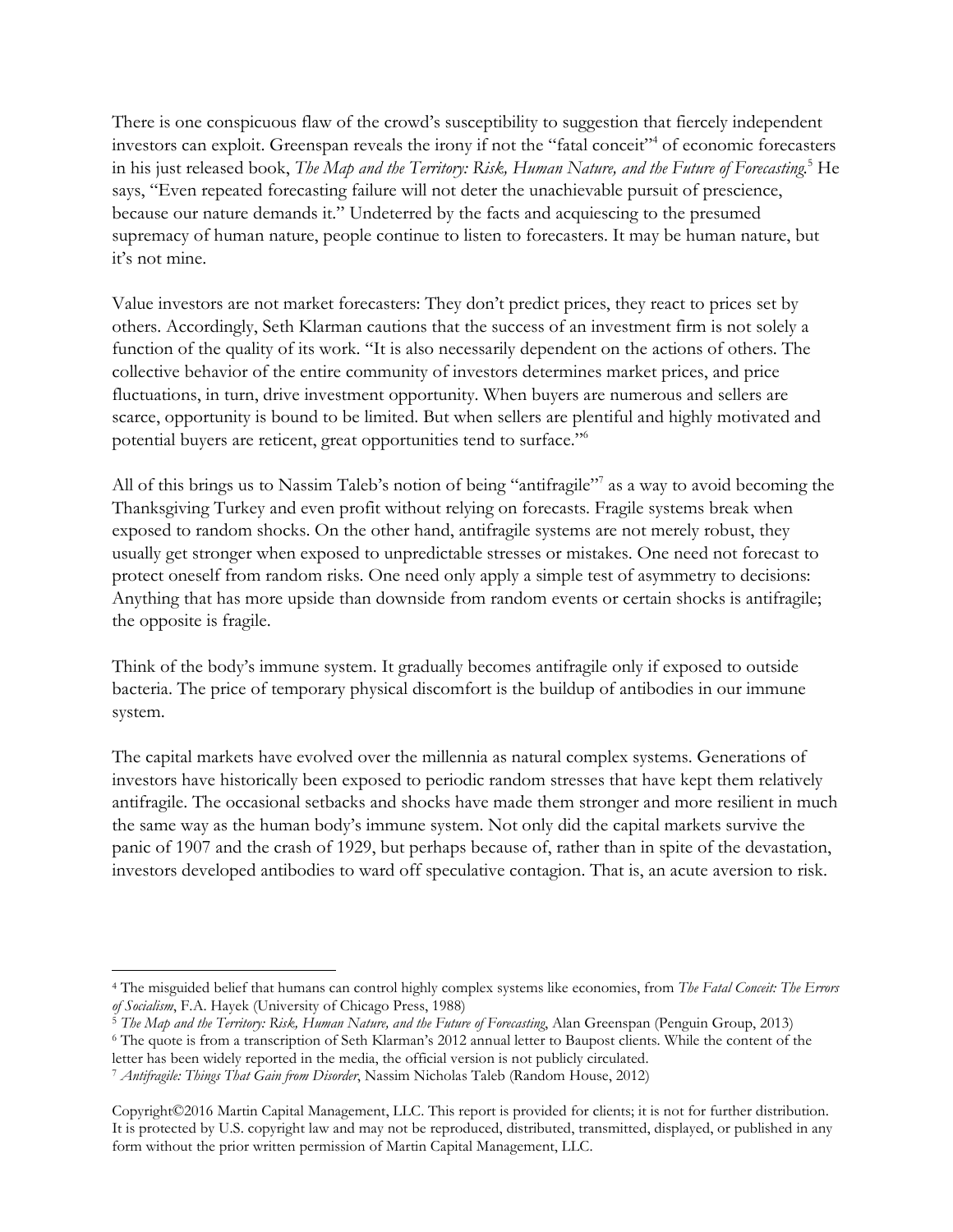At great sacrifice, generations of investors became less fragile because they were calcinated, tempered, and hardened in the crucible of adversity. Thus strengthened, they won by not losing in the face of much misfortune for decades to come.

That is … until after the Great Moderation of the 80s and 90s. Interventions in the natural order of things since then have compromised the market's natural immune system: In tampering with its delicate pricing mechanism, our one-sided monetary policy regime truncates market declines but foments runaway bubbles on the other end and the economy seems increasingly resistant to an evergrowing ratio of debt per dollar of GDP. In the name of short-term pain avoidance by those who have no skin in the game, monetary policy antibiotics have been overprescribed. The once antifragile system is becoming more and more susceptible to comparatively benign shocks, and with consequences that could be catastrophic. As a medical parallel, three weeks ago the US Centers for Disease Control declared we've entered the post-antibiotic era. After decades of over-prescribed antibiotics, some bacteria have become resistant and the human body has been made correspondingly more fragile.

Moving from the conceptual to the real world, I spend the bulk of my day reading the work of others whom I respect. Besides Dave Rosenberg, there are other estimable Canadians. A former Torontonian who now lives in Basel, Switzerland, William White served as chief economist for the leading edge Bank for International Settlements from 1994-2008. His credibility was established at Jackson Hole in 2003 when he and Claudio Borio warned Greenspan of the dangers of perpetually easy money.<sup>8</sup> Their recommendations fell on deaf ears. As recently as two months ago, White said the five years since the Lehman collapse have been largely wasted, leaving a financial system that is even more fragile and possibly running out of remedies and lifelines.<sup>9</sup> The world, he observes, has become addicted to easy money with rates falling ever lower with each cycle… which leaves very little ammunition if the system buckles again.

He went on to say, "All the previous imbalances are there. Total public and private debt levels are 30% higher as a share of GDP in the advanced countries than they were in 2006." Leveraged loans to junk rated companies in the US will reach a record of \$1 *trillion* in 2013 compared to \$160 *billion* in 2009.

As for the unwitting individual investor, Bill White observed that the hunt for yield in a zero-bound interest rate environment is luring crowds into investments with higher risks than they realize. He describes it as "a phenomenon reminiscent of the exuberance prior to the global financial crisis."<sup>10</sup>

During periods such as the present, portfolios can be protected by holding anti-fragile assets. Cash is foremost among them. Now before you roll me out of the conference hall in a straightjacket, let me

 $\overline{a}$ 8 "Whither Monetary and Financial Stability? The Implications of Evolving Policy Regimes" – Claudio Borio and William White. Speech delivered at the Federal Reserve Bank of Dallas symposium in Jackson Hole, Wyoming – August 30, 2003. http://www.bis.org/publ/work147.pdf

<sup>&</sup>lt;sup>9</sup> "BIS Veteran Says Global Credit Excess Worse Than Pre-Lehman," The Telegraph, September 15, 2013. 10 Ibid.

Copyright©2016 Martin Capital Management, LLC. This report is provided for clients; it is not for further distribution. It is protected by U.S. copyright law and may not be reproduced, distributed, transmitted, displayed, or published in any form without the prior written permission of Martin Capital Management, LLC.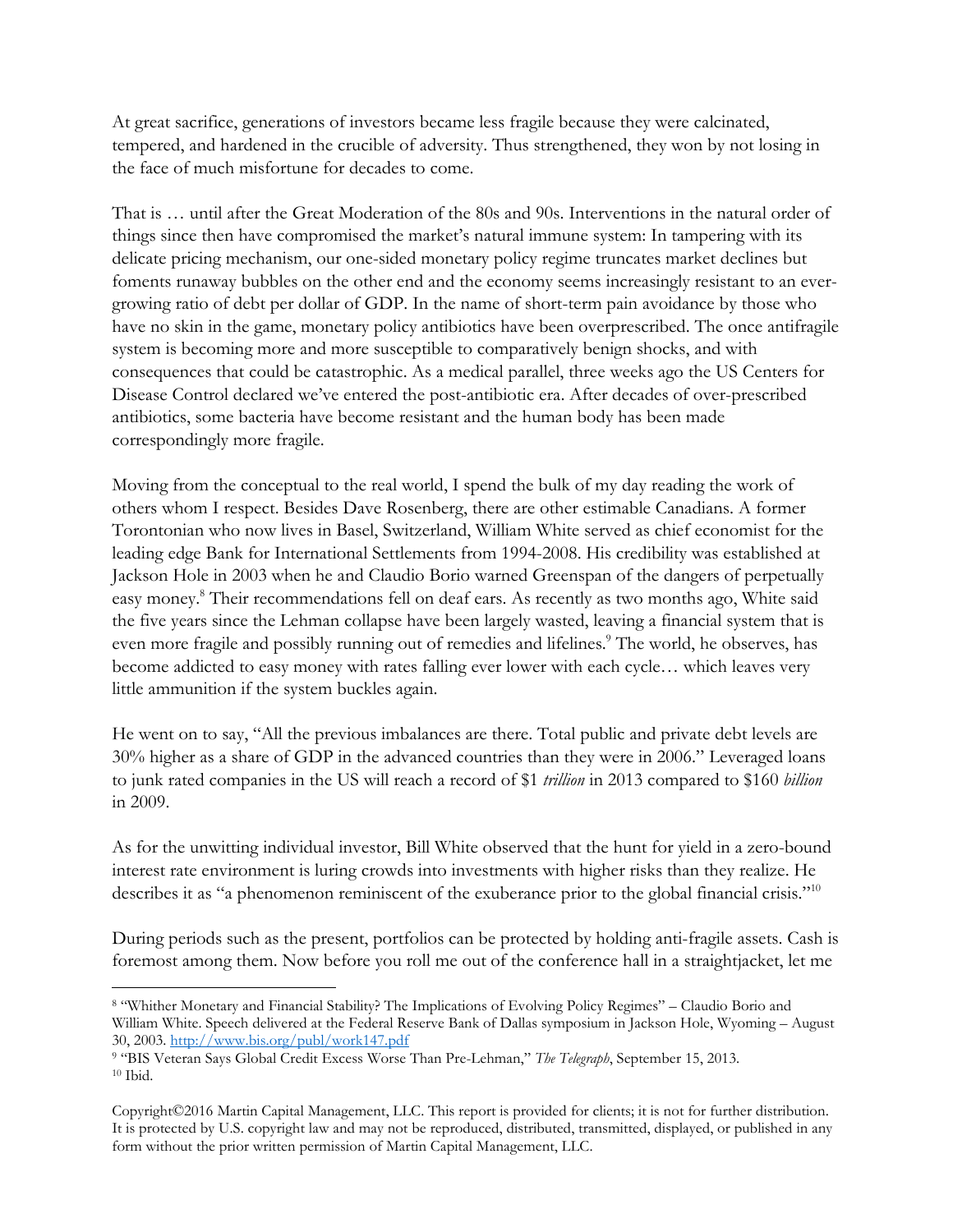justify my insanity. For the longest continuous period in modern history, cash pays nothing – in fact, it pays less than nothing when inflation is taken into consideration. Illogical as it may seem, the best time to own cash is when no one else wants it. Why is that? Because the crowd is scrambling to put its money in something – anything – that does pay a return. That leaves the scales unbalanced.

Interest rates are so low, eventually they have nowhere to go but up. And when that occurs, the prices of stocks and bonds will go down. As Warren Buffett has observed, cash is much more than an asset that currently yields zero – it is a call option on any asset with no expiration date and no strike price.

For the more opportunistic, one can position oneself to profit from unpredictable events that have catastrophic effects on fragile assets. Michael Lewis brought Dr. Michael Burry out of obscurity in the best-selling book, The Big Short: Inside the Doomsday Machine.<sup>11</sup> Interestingly, Burry caught the eyes of his hedge fund sponsors with adroit stock selection earlier in the decade. But the trade that put Burry on the map was buying CDS's on toxic pools of securitized mortgages he didn't even own. In our parlance, he went "long the short side."

While Burry saw extreme fragility in the securitized mortgage pools, the same vulnerability was apparent to me among the once-prominent investment banks on which I purchased more mundane put options, first in the summer of 2007. Both of us realized the potentially huge asymmetrical payoff–while exposing most of our capital to minimum risk of permanent loss.<sup>12</sup> Because we opposed crowd sentiment, it was not a happy time for either of us.

In short and at the risk of dredging up well-worn clichés, it's easier to fish a stocked pond than it is to find needles in haystacks. In true value-investing style, it's all about stacking the odds in your favor by understanding Mr. Market (aka/ "the crowd") and patiently waiting for him to make you a deal you simply can't refuse. I have no doubt that one of these days I will again have more ideas than money. Between now and then, Mr. Market's seeming indifference to risk may provide nonconventional ways to enhance wealth without putting one's portfolio squarely in the path of the farmer's cleaver.

— Frank K. Martin

 $\overline{a}$ <sup>11</sup> The Big Short: Inside the Doomsday Machine, Michael Lewis (W.W. Norton, 2010)

<sup>12</sup> Past performance is no guarantee of future results.

Copyright©2016 Martin Capital Management, LLC. This report is provided for clients; it is not for further distribution. It is protected by U.S. copyright law and may not be reproduced, distributed, transmitted, displayed, or published in any form without the prior written permission of Martin Capital Management, LLC.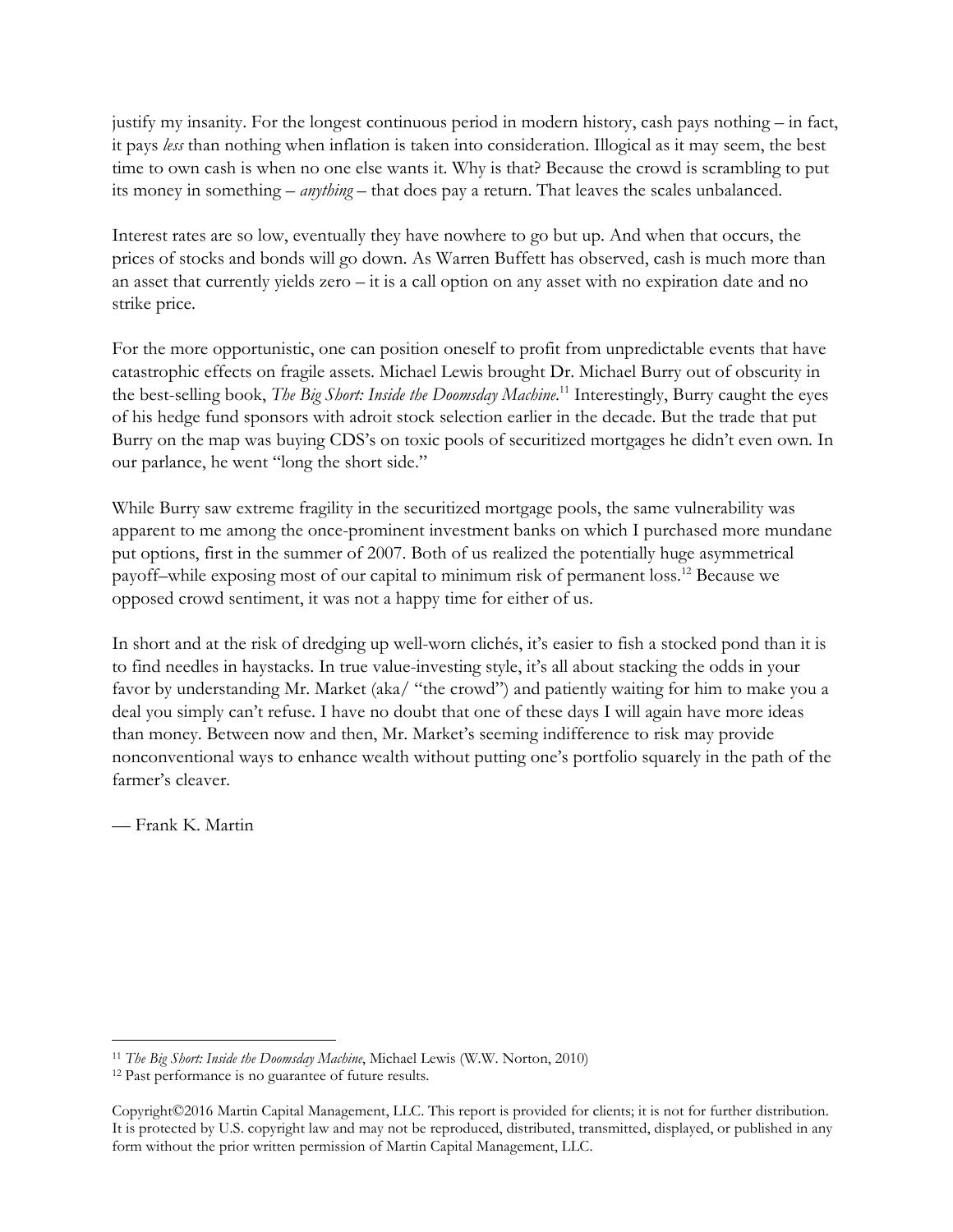## Bibliography

Recommended and cited books alphabetically by title:

- Adapt: Why Success Always Starts with Failure, Tim Harford (Farrar, Straus and Giroux, 2011)
- All the Devils Are Here: The Hidden History of the Financial Crisis, Bethany McLean and Joe Nocera (Portfolio / Penguin, 2010, 2011)
- Antifragile: Things That Gain from Disorder, Nassim Nicholas Taleb (Random House, 2012)
- The Big Short: Inside the Doomsday Machine, Michael Lewis (W.W. Norton, 2010)
- Boomerang: Travels in the New Third World, Michael Lewis (W.W. Norton, 2011)
- Bull by the Horns: Fighting to Save Main Street from Wall Street and Wall Street from Itself, Sheila Bair (Free Press, 2012)
- The Crowd: A Study of the Popular Mind, Gustave Le Bon (Originally published in 1895 Schastlivye Books, 2013)
- Currency Wars: The Making of the Next Global Crisis, James Rickards (Portfolio / Penguin, 2011)
- A Demon of Our Own Design: Markets, hedge Funds, and the Perils of Financial Innovation, Richard Bookstaber (Wiley & Sons, 2009)
- Fault Lines: How Hidden Fractures Still Threaten the World Economy, Raghuram G. Rajan (Princeton University Press, 2011)
- Manias, Panics and Crashes: A History of Financial Crises, Sixth Edition, Charles Kindleberger & Robert Aliber (Palgrave Macmillan, 2011)
- The Map and the Territory: Risk, Human Nature, and the Future of Forecasting, Alan Greenspan (Penguin Group, 2013)
- This Time Is Different: Eight Centuries of Financial Folly, Carmen Reinhart & Kenneth Rogoff (Princeton University Press, 2009)
- Willful Blindness: Why We Ignore the Obvious at Our Peril, Margaret Heffernan (Walker, 2012)

Recommended and cited speeches/commentaries by date:

- "Whither Monetary and Financial Stability? The Implications of Evolving Policy Regimes" Claudio Borio and William White. Speech delivered at the Federal Reserve Bank of Dallas symposium in Jackson Hole, Wyoming – August 30, 2003. http://www.bis.org/publ/work147.pdf
- "After the Fall" William R. White. Comments delivered at the Federal Reserve Bank of Kansas City symposium in Jackson Hole, Wyoming – August 26, 2010. http://www.kansascityfed.org/publicat/sympos/2010/white-remarks.pdf
- "Ultra Easy Monetary Policy and the Law of Unintended Consequences" William R. White. Working Paper No. 126, Federal Reserve Bank Globalization and Monetary Policy Institute – August 27, 2012.

http://www.dallasfed.org/assets/documents/institute/wpapers/2012/0126.pdf

• "The Dog and the Frisbee" – Andrew G. Haldane. Speech delivered at the Federal Reserve Bank of Dallas symposium in Jackson Hole, Wyoming – August 31, 2012 http://www.bis.org/review/r120905a.pdf

Articles cited:

• "BIS Veteran Says Global Credit Excess Worse Than Pre-Lehman," The Telegraph, September 15, 2013.

Copyright©2016 Martin Capital Management, LLC. This report is provided for clients; it is not for further distribution. It is protected by U.S. copyright law and may not be reproduced, distributed, transmitted, displayed, or published in any form without the prior written permission of Martin Capital Management, LLC.